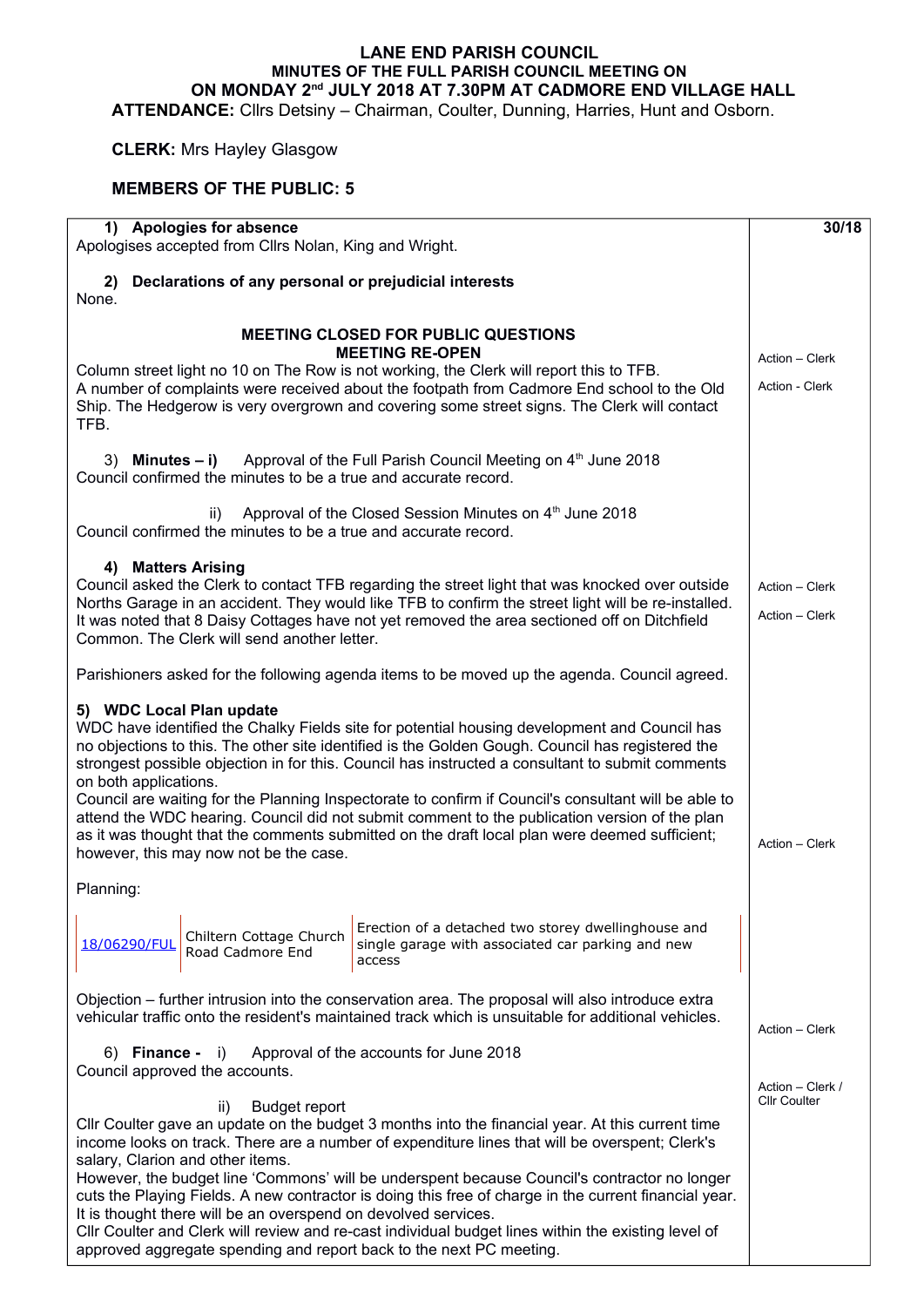| Finally re the Street lighting sinking fund, Council agreed to transfer from the revenue budget to<br>the capital reserve fund to ring fence the money.                                                                                                                                                                                                                                                                                                                                                                                                                                                                                                                                                      |                |  |  |  |
|--------------------------------------------------------------------------------------------------------------------------------------------------------------------------------------------------------------------------------------------------------------------------------------------------------------------------------------------------------------------------------------------------------------------------------------------------------------------------------------------------------------------------------------------------------------------------------------------------------------------------------------------------------------------------------------------------------------|----------------|--|--|--|
| Clearance of Footpath 25<br>iii)<br>Council has received several complaints re the hedges on footpath 25. The Clerk approached<br>Red Kite and they have cut back their part of the hedge adjoining Greys Dormer. The Clerk also<br>approach BCC regarding the section of hedge adjoining the school. BCC do not maintain the<br>hedge, this is the schools responsibility.                                                                                                                                                                                                                                                                                                                                  | Action - Clerk |  |  |  |
| Council agreed that The Clerk should contact the school regarding cutting back the hedge and<br>also reducing the height to 7ft.<br>If they school are unable to do this, it was agreed that, with the consent of the School, the Clerk<br>can issue an order for the work to be undertaken with a budget of up to £3000.                                                                                                                                                                                                                                                                                                                                                                                    | Action - Cllr  |  |  |  |
| Lane End Playing Fields - i)<br>General update<br>7)<br>CIIr Harries reported that the LESA continue to work on the bar and are responsible for ordering<br>the stock. Bar training has been arranged for additional committee members / staff. It has been<br>agreed that beer can be purchased directly from The Yew Tree. A premises licence will be<br>required in the medium term.                                                                                                                                                                                                                                                                                                                      | Coulter        |  |  |  |
| With regard to new signage at the Playing Fields, Cllr Coulter reported that Shelley Signs offer a<br>full design service. Cllrs Harries, Coulter and the Clerk have looked at different signs on their<br>website and are all impressed by the quality of the signs that are illustrated.<br>Council agreed to order 2 signs for Lane End Playing Fields. One on the entrance and one at the<br>bund at the beginning of the Playing Fields.<br>The first will be an information sign with a welcome Header Board. The second to be an                                                                                                                                                                      |                |  |  |  |
| information sign with a Noticeboard attached. The Noticeboard and Header Boards will be<br>additional to the quoted price. It was agreed that Council should proceed accordingly and place<br>an order with Shelley Signs.<br>CIIr Coulter will progress design work with Shelley Signs and report back at the August meeting.<br>Council will agree the sign for Ditchfield Common at a later date.                                                                                                                                                                                                                                                                                                         |                |  |  |  |
| Maintenance of the 3G 5-A-Side Football Pitch<br>ii)<br>Council has received 3 quotes. Cllr Coulter reported he would like to recommend that Council<br>select the quote from HB Sports Surfaces at an annual cost of $£1,475 + VA$ T. This is based on<br>them visiting other contracts in the area and is therefore very competitive. Council agreed to<br>appoint HB Sports to undertake the maintenance of the 3G Pitch                                                                                                                                                                                                                                                                                  | Action - Clerk |  |  |  |
| Car park lighting<br>iii)<br>CIIr Stewart provided a design and quotation from Luminance for the car park lighting scheme at<br>Lane End Playing Fields of approximately £15,000. Luminance were the supplier of the lighting<br>to the 3G 5-A-Side Football Pitch. As this new work will use the power supply pillar and existing<br>ducting previously installed by Luminance, Council considered that this could legitimately be<br>viewed as an extension of that project and therefore Council agreed to commission the work<br>according to the design and quotation presented by Cllr Stewart.<br>The Clerk will liaise with the lighting company and inform WDC how the CIL money has been<br>spent. | Action - Clerk |  |  |  |
| <b>Persimmon works planned for Footpath 25</b><br>8)<br>Works on footpath 25 are due to take place between $13th$ August to $20th$ August and the footpath                                                                                                                                                                                                                                                                                                                                                                                                                                                                                                                                                   | Action - Clerk |  |  |  |
| will be closed.<br>There was recently an incident involving a wheelchair user. Persimmon have removed the<br>palisade fencing, that caused height difference on the ground in the alleyway.<br>The Clerk has been in contact with WDC and BCC and will urge them to rectify the hazard as<br>soon as possible.                                                                                                                                                                                                                                                                                                                                                                                               |                |  |  |  |
| 9) Devolved Services Contract - 2019 BCC<br>BCC has asked all Parish Councils if they wish to continue the devolved services agreement in<br>the next financial year. Council agreed to continue with this.<br>BCC also asked if they were like to adopt further responsibilities such as being responsible for<br>dropping kerbs, minor road repairs. Council agreed not to opt for this.                                                                                                                                                                                                                                                                                                                   | Action - Clerk |  |  |  |
| 10) Developing a Parish Contact List<br>Currently Council has no email list to inform residents of events/emergency issues. Under GDPR<br>every person giving their email address would have to consent to do this.<br>Council could put an article in Clarion or possibly look at a social media page as a way of<br>communicating.                                                                                                                                                                                                                                                                                                                                                                         | Action - Clerk |  |  |  |
| 11) Clerk's report                                                                                                                                                                                                                                                                                                                                                                                                                                                                                                                                                                                                                                                                                           |                |  |  |  |
| Planning application comments submitted.<br>i.<br>AED inspections carried out and on-line forms submitted.<br>ii.                                                                                                                                                                                                                                                                                                                                                                                                                                                                                                                                                                                            |                |  |  |  |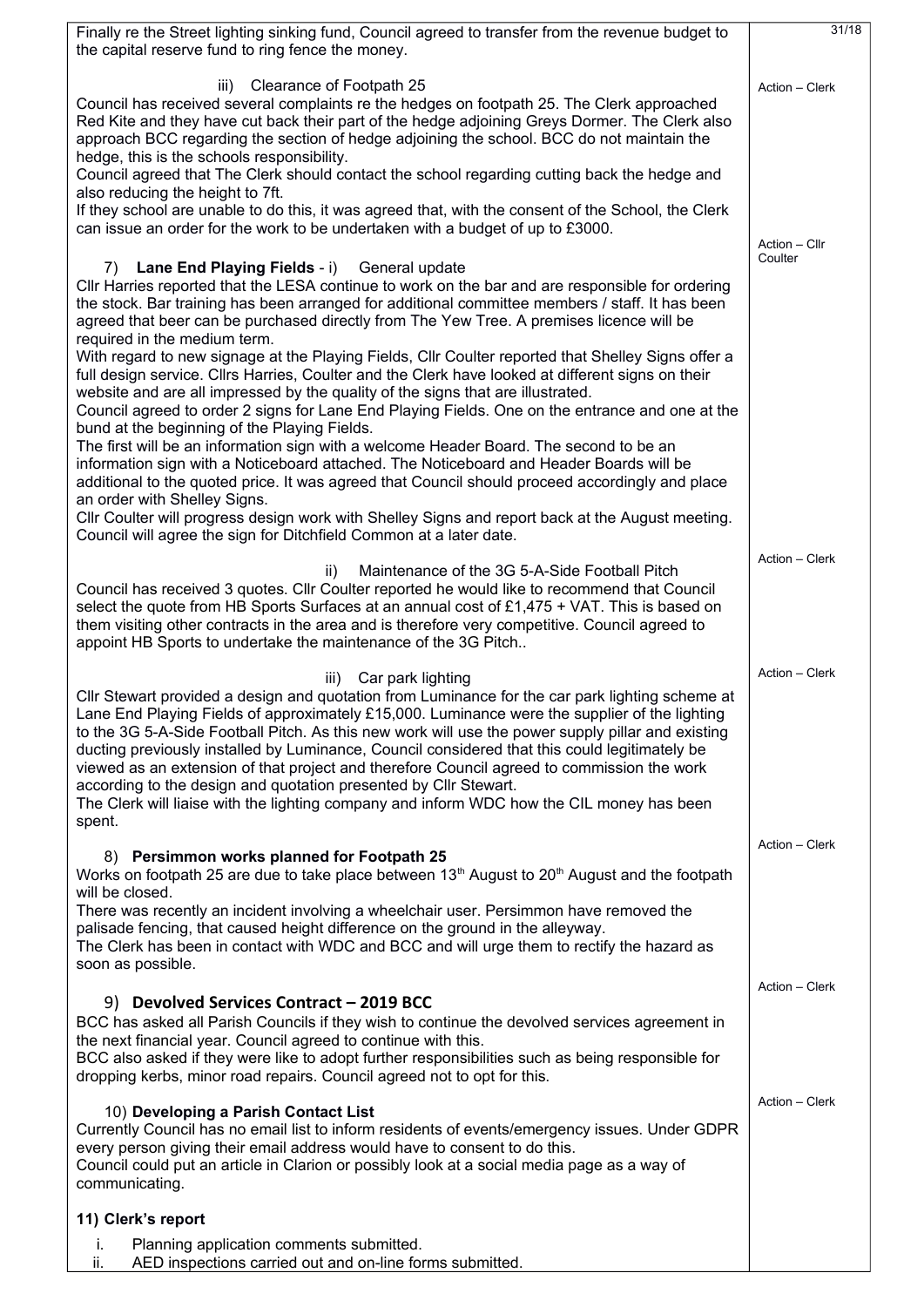|                                                                                                                                                                                                                                                                                                                                                                 | iii.             |                                                                                                                                                             |                                              | I have organized for WDC to inspect the multi-use games area. They will provide a                                                                                                                                                                                                                                                               | 32/18 |  |
|-----------------------------------------------------------------------------------------------------------------------------------------------------------------------------------------------------------------------------------------------------------------------------------------------------------------------------------------------------------------|------------------|-------------------------------------------------------------------------------------------------------------------------------------------------------------|----------------------------------------------|-------------------------------------------------------------------------------------------------------------------------------------------------------------------------------------------------------------------------------------------------------------------------------------------------------------------------------------------------|-------|--|
|                                                                                                                                                                                                                                                                                                                                                                 | iv.              | report.<br>The horticultural society asked for the allotment makes to award prize to the winning<br>tenants. I have given them maps with plot numbers only. |                                              |                                                                                                                                                                                                                                                                                                                                                 |       |  |
|                                                                                                                                                                                                                                                                                                                                                                 | ۷.               |                                                                                                                                                             | footpath 25. They will do this.              | I asked Red Kite Housing Association to cut back the hedges they are responsible for on                                                                                                                                                                                                                                                         |       |  |
|                                                                                                                                                                                                                                                                                                                                                                 | vi.              | back.                                                                                                                                                       |                                              | I spoke to BCC regarding the hedges on footpath 25 which are on the school boundary.<br>BCC does not get involved with this. The school would need to organise to have this cut                                                                                                                                                                 |       |  |
|                                                                                                                                                                                                                                                                                                                                                                 | vii.             | Pavilion.                                                                                                                                                   |                                              | I have organized for a member of staff to serve refreshments after the litter pick at The                                                                                                                                                                                                                                                       |       |  |
|                                                                                                                                                                                                                                                                                                                                                                 | viii.            |                                                                                                                                                             | Stewardship agreement for the funding claim. | I have submitted a spreadsheet and photographs to Natural England for the Country                                                                                                                                                                                                                                                               |       |  |
|                                                                                                                                                                                                                                                                                                                                                                 | ix.              | response is:                                                                                                                                                |                                              | I contacted TFB regarding attaching the small '30 mph signs to street light columns, their                                                                                                                                                                                                                                                      |       |  |
|                                                                                                                                                                                                                                                                                                                                                                 | Х.               |                                                                                                                                                             |                                              | "Sorry you can't do that, it's all to do with liabilities. If we give you permission to put<br>things on our lamp posts we have to carry the liabilities if anything goes wrong which<br>included any injury to the person putting them up or any damage or injury they caused.<br>Also, if they are on our property we have to maintain them". |       |  |
|                                                                                                                                                                                                                                                                                                                                                                 | xi.              | last meeting.                                                                                                                                               |                                              | I asked Pete Whipp to carry out the tree work on Moorend Common as agreed at the                                                                                                                                                                                                                                                                |       |  |
|                                                                                                                                                                                                                                                                                                                                                                 | xii.             | remain un-fixed.                                                                                                                                            |                                              | I contacted out LAT regarding the 2 street lights raised at the last meeting by a<br>Parishioner. The LAT has passed this to the lighting team. I have also made Cllr Jean<br>Teesdale aware that these issues have been reported on a number of occasions and                                                                                  |       |  |
|                                                                                                                                                                                                                                                                                                                                                                 | xiii.            |                                                                                                                                                             | planting of the trees, their reply is:       | I wrote to WDC regarding a contribution towards works on the village pond rather than                                                                                                                                                                                                                                                           |       |  |
|                                                                                                                                                                                                                                                                                                                                                                 | within the site. |                                                                                                                                                             |                                              | "With regards to the requirement of payment for trees from Persimmon, this is intended to form<br>part of a bespoke legal agreement that would directly account for the loss of intended trees                                                                                                                                                  |       |  |
| I appreciate the need of the Parish Council to undertake works to the Village Pond. However,<br>such works would not be directly relatable to the loss of trees within the development site and<br>therefore very difficult for us to justify.                                                                                                                  |                  |                                                                                                                                                             |                                              |                                                                                                                                                                                                                                                                                                                                                 |       |  |
| Therefore, WDC considers that the acceptance of money for the planting of trees within close<br>proximity to the site to be the only legitimate option which can be justified in planning terms".                                                                                                                                                               |                  |                                                                                                                                                             |                                              |                                                                                                                                                                                                                                                                                                                                                 |       |  |
|                                                                                                                                                                                                                                                                                                                                                                 | XV.              |                                                                                                                                                             |                                              | xiv. I have suggested some routes to Lane End Primary School for their litter pick.<br>I have sent a letter to 8 Daisy Cottages re the stoned fenced in area outside their                                                                                                                                                                      |       |  |
| property which is on Ditchfield Common.<br>The VAT re-claim has been processed and payment agreed.<br>XVI.                                                                                                                                                                                                                                                      |                  |                                                                                                                                                             |                                              |                                                                                                                                                                                                                                                                                                                                                 |       |  |
|                                                                                                                                                                                                                                                                                                                                                                 | xvii.<br>xviii.  |                                                                                                                                                             | Some allotment plots are currently vacant.   | Next Meeting - Monday 13 <sup>th</sup> August - Lane End Sports Association.                                                                                                                                                                                                                                                                    |       |  |
| 22) Invitations to Meetings, Correspondence & Reports received<br>Council noted the report.                                                                                                                                                                                                                                                                     |                  |                                                                                                                                                             |                                              |                                                                                                                                                                                                                                                                                                                                                 |       |  |
|                                                                                                                                                                                                                                                                                                                                                                 |                  | back of the care home.                                                                                                                                      | 13) Matters raised by Councillors            | It was noted that the grass is very overgrown at the Church in Lane End.<br>It was reported that a planning application will soon be submitted for the waste ground at the                                                                                                                                                                      |       |  |
| CIIr Detsiny reported that he contacted the doctor's surgery and they agreed to do a presentation<br>on their future plans and updating people on all matters medical. It will be early October, no date<br>confirmed yet. They are going ahead on the condition that the meeting is properly chaired. They<br>are more than happy to answer general questions. |                  |                                                                                                                                                             |                                              |                                                                                                                                                                                                                                                                                                                                                 |       |  |
|                                                                                                                                                                                                                                                                                                                                                                 |                  |                                                                                                                                                             |                                              | 14) Planning: To consider new applications and receive Wycombe District Council                                                                                                                                                                                                                                                                 |       |  |
| <b>Decisions and Appeals</b><br><b>New Applications</b>                                                                                                                                                                                                                                                                                                         |                  |                                                                                                                                                             |                                              | Action - Clerk                                                                                                                                                                                                                                                                                                                                  |       |  |
|                                                                                                                                                                                                                                                                                                                                                                 |                  | 18/06535/CTREE                                                                                                                                              | Southview 5 The<br>Row Lane End              | Crown lift 3m and thin upto 20% and height reduction by<br>1.5 metres to 1 x Ash tree<br>Refer to tree specialist                                                                                                                                                                                                                               |       |  |
|                                                                                                                                                                                                                                                                                                                                                                 |                  | 18/06405/FUL                                                                                                                                                | 22 Saxhorn Road<br>Lane End                  | Householder application for erection of single storey front<br>and rear elevations & creation of dropped kerb<br>No objections.                                                                                                                                                                                                                 |       |  |
|                                                                                                                                                                                                                                                                                                                                                                 |                  |                                                                                                                                                             |                                              |                                                                                                                                                                                                                                                                                                                                                 |       |  |